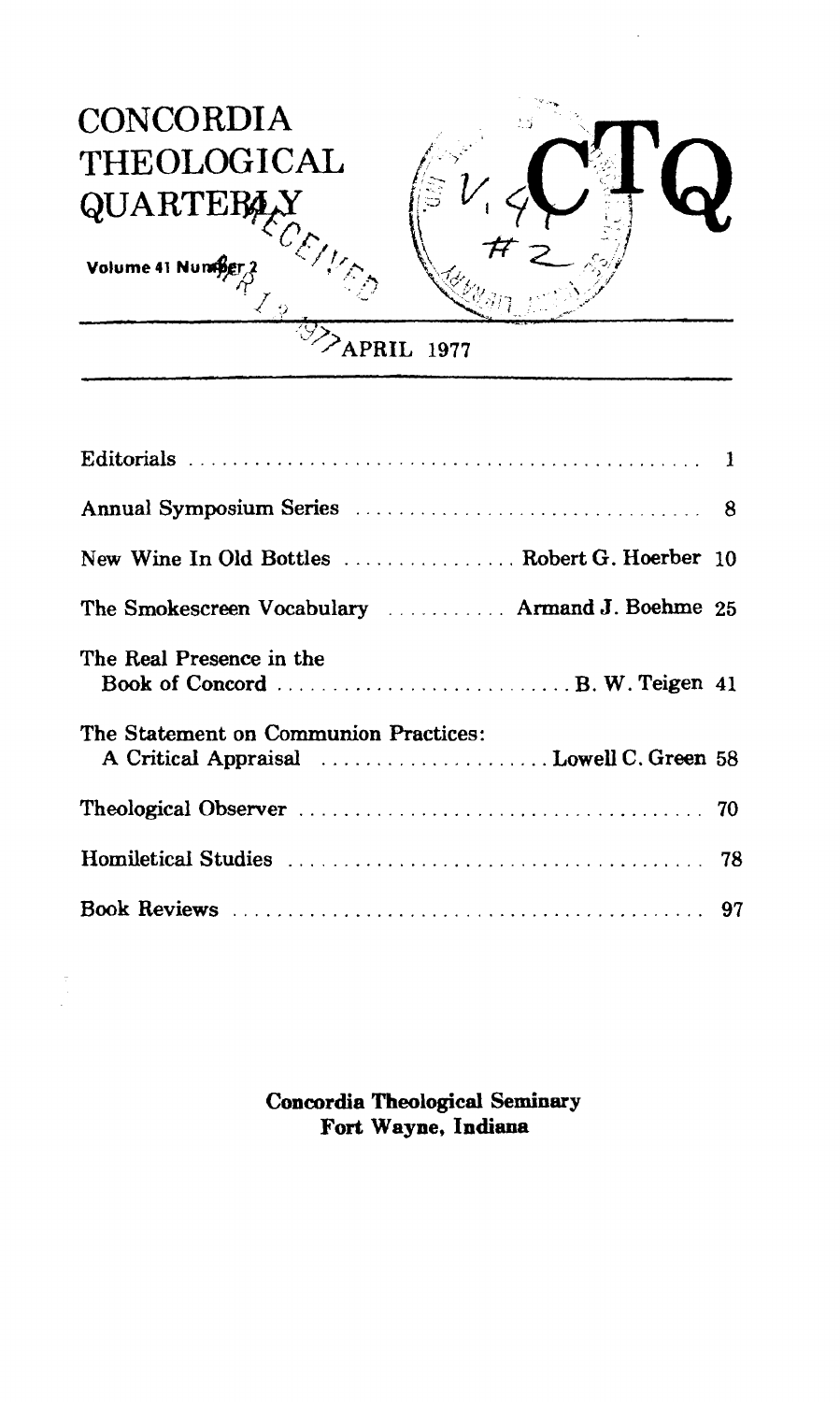## The Smokescreen Vocabulary

ARMAND J. BOEHME

When reading theological works today, it is necessary for the reader to exercise a great deal of caution and discernment. Often contemporary theologians use the traditional terms of orthodox Christianity, but do so with changed meanings attached to them. In order to understand what these theologians are really saying, one must know what definitions they give to the words they use. The situation in our own Synod at the present time is an example of this problem. People on both sides of the controversy say, "I am totally committed to the Bible as the inspired and infallible Word of God." However, to understand what these words mean for the moderates in our church, it is necessary to carefully define the words *inspired, infallible, Word of God, Holy Scripture* and the *Bible.* This study will attempt to carefully examine and define the orthodox position of the Holy Christian Church and then compare it with the position of the moderates in our church. Several examples will follow of what redefined terminology can do to orthodox theology .

Our first inquiry concerns the word *inspired* or *inspiration.* The Christian Church from the earliest of times has defined *inspiration*  as a quality of Scripture, its nature, its substance, what it *is* (Godbreathed, *theopneustos)* . ' The Lutheran Church fathers also held to this definition of *inspiration:* 

This agency of God, by means of which the Holy Scriptures were produced, we call *Inspiration* . . . "Divine inspiration was that agency by which God supernaturally communicated to the intellect of those who wrote, not onIy the correct conception of all that was to be written, but also the conception of the words themselves . . . "2

The inspiration of Scripture was considered to be not a theory but a doctrine of Scripture . . . As a doctrine of Scripture, the inspiration of Scripture becomes a matter of confession, a divisive article of faith; to deny the inspiration of Scripture is un-Lutheran.

The church fathers of the LCMS held to the same definition of inspiration:

Ry confessing the doctrine of inspiration, we declare our belief-based on the words of the Bible itself-that the Holy Spirit exercised a special influence by which He guided His chosen instruments to speak the things He desired them to speak, and to write the things He desired them to write, in the precise manner and in the very words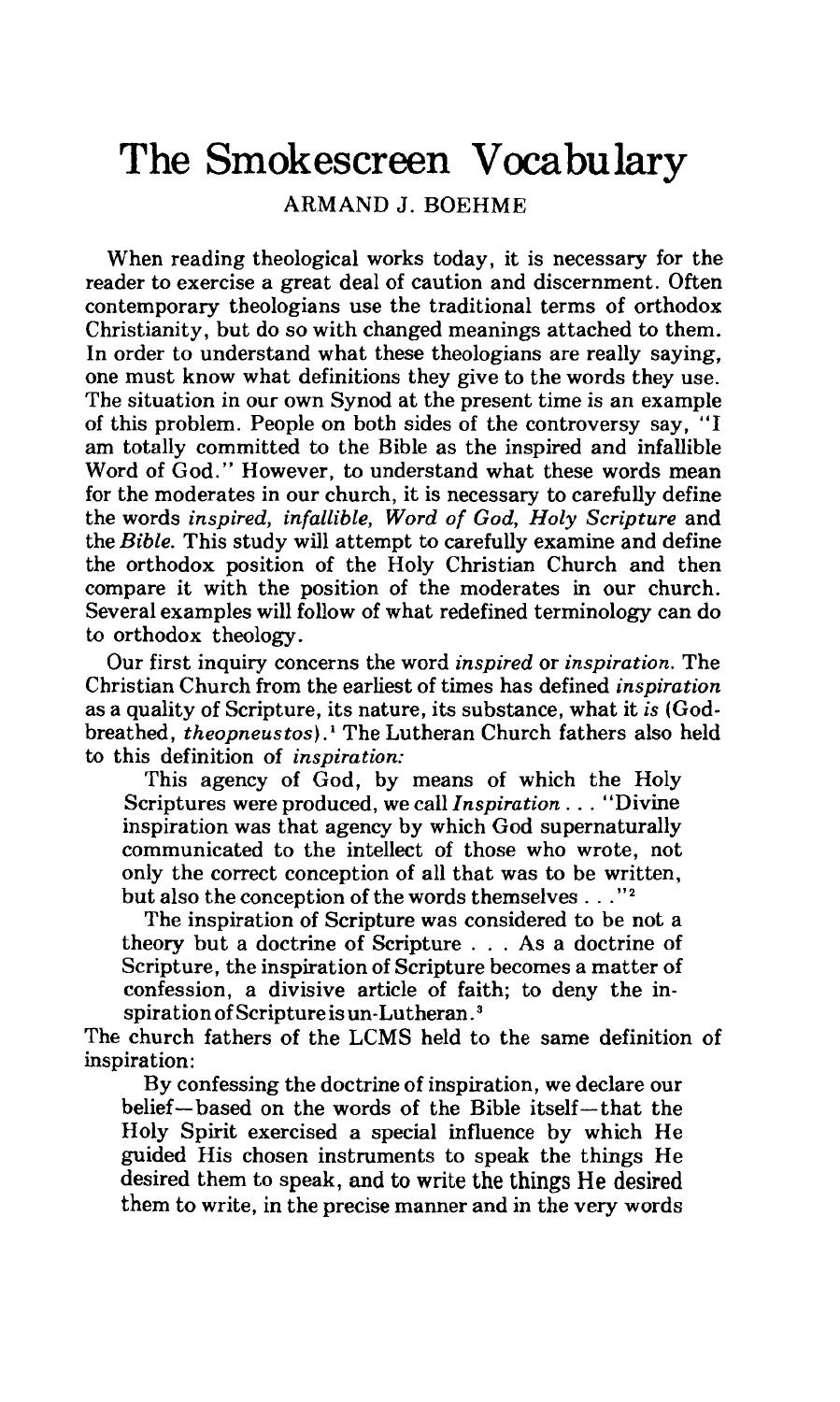----

in which He desired these things to be spoken or written.<sup>4</sup> This same definition is seen in our Synodical catechism:

"By inspiration of God" means that God the Holy Ghost moved the holy men to write, and put into their minds, the very thoughts which they expressed and the very words which they wrote. (Verbal Inspiration.)<sup>5</sup>

In Faithful *to* Our Calling, Faithful to Our Lord, Part I (FCFL **I),** leaders of the moderate group in our church define inspiration in a far different way:

Accordingly, the inspiration of the written Word pertains to the effective power of the Scriptures to bring men and women to salvation through the Gospel. We affirm, therefore, that the Scriptures are the inspired Word of God.<sup>6</sup>

Orthodox Lutheran writings define inspiration as what Scripture is. But FCFL I defines it as to what Scripture does, in reality a definition of the divine efficacy of Scripture (the work of the Holy Spirit in leading people to Christ). Although the *efficacy* of Holy Scripture is obviously connected with its *inspiration*, the terms are not interchangeable.

When Lutheran theologians speak of the Spirit's operation associated with the writing of the Scriptures, they use the term "inspiration"; when they speak of the Spirit's operation through the Scriptures as the Word of God to produce acceptance of and obedience to Scriptural teaching, they use the term "divine efficacy"... therefore, it is a confusion of the relationship between inspiration and Biblical authority to say that the inspiration of the written Word of God pertains to the effective power of the Scriptures to bring men and women to salvation through the Gospel.<sup>7</sup>

This distinction of terms has been muddled by the moderates who accept what the Bible does (efficacy of Scripture), but are doubtful as to what it is (inspired). Thus, by changing the definition for **inspiration,** they can accept the word without believing its true meaning.

Since the inspiration of Scripture is a doctrine of the Bible and an article of faith, this redefinition by the moderates has caused **a**  division in the unity of the church. Moderates feel that differences "regarding the precise manner of inspiration and the exact nature of inerrancy should not be divisive of our fellowship."\* Here we see a clear break with orthodox Lutheran theology, for as was quoted earlier, "the inspiration of Scripture becomes . . . a divisive article of faith; to deny the inspiration of Scripture is un-Lutheran."9

The next word to be **studied** is infallible, which is a synonym **for**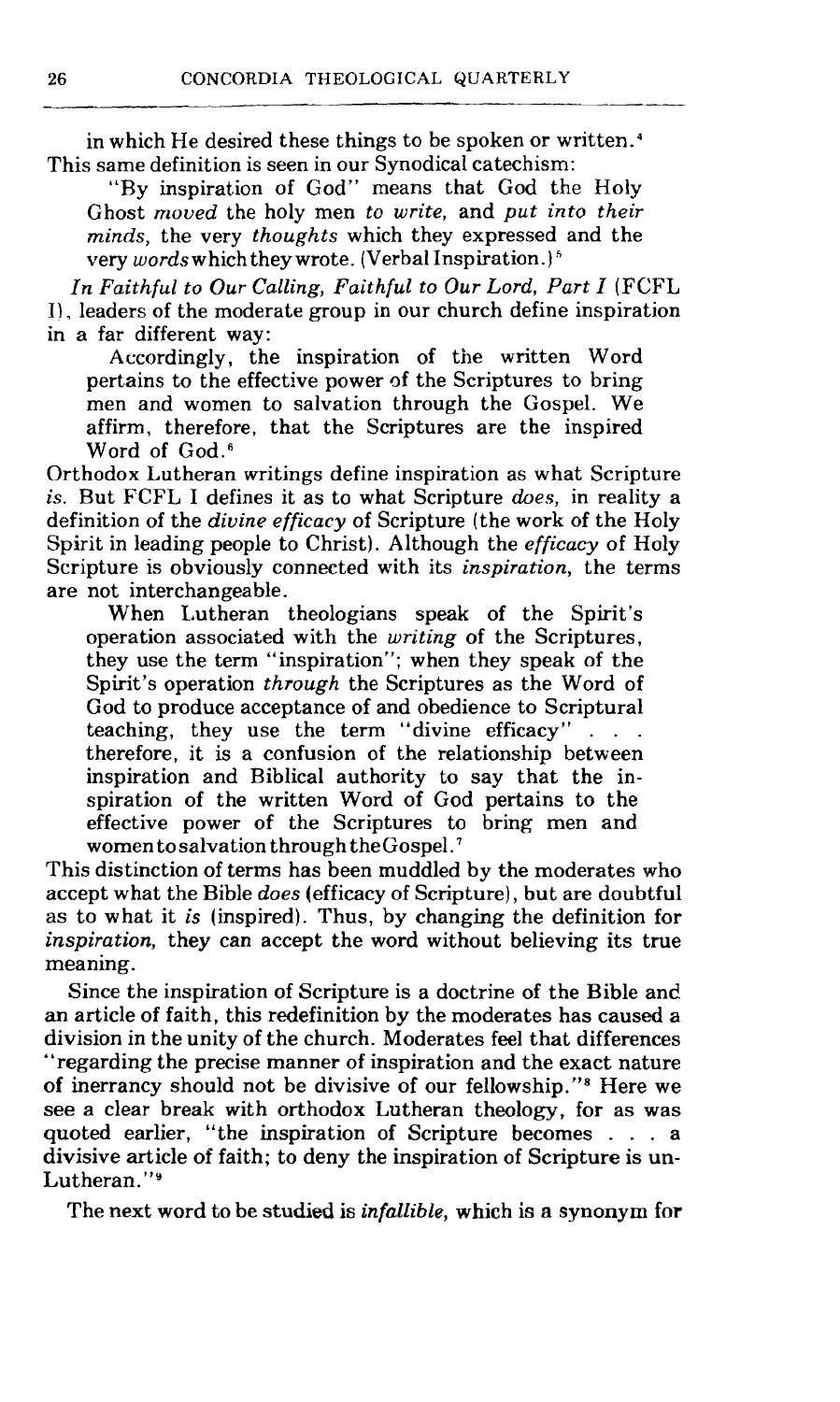"inerrant"; Webster defines the terms as "incapable of error," "not erring." The early church fathers held that Scripture was "exempt from error." <sup>10</sup> The Reformers were of the same opinion. "God's Word is not false and does not deceive" (FCE, VII, Part 13(; "Believe the Scriptures, they will not lie to you" (LC, V, 76); "God does not lie . . and the Word of God cannot err" (LC, IV, 57). For the Bible "cannot contain discrepancies or contradict itself" (LC, IV, 50; FCSD XI, 34-35). Luther shows that if ANY word of Scripture were false, the whole of Scripture would crumble and the Gospel would be lost, along with the assurance of forgiveness of sins through the sacraments, since they derive that power from the Word of God in the sacrament." In fact, Luther confessed and believed in the absolute inerrancy of Scripture.<sup>12</sup> Our Lutheran forefathers held the same doctrine:

Inspiration and inerrancy are concommitants: the idea of an erring Scripture, an erring Word of God, is simple nonsense, a contradictio in adjecto. "Whatever is inspired by God," says Quenstedt, "is to be believed simply on account of itself and is quite above all criticism; it is true for all times and immutably so; it is free from all error and untruth. An inspired falsehood is an impossibility, since God cannot lie either directly or through others." To orthodox Lutheran theology, therefore, any charge against the truthfulness of Scripture is an attack on the truthfulness of God.<sup>13</sup>

Hence it follows, that everything that is contained in the Holy Scriptures is altogether, and in every particular, true and free from all error. **l4** 

Our church confesses the same belief in our Synodical catechism: "Every word of the Bible is *God's* Word, and, therefore, the Bible is without error."15 The Brief Statement of **1932** reaffirmed this position:

Since the Holy Scriptures are the Word of God, it goes without saying that they contain no errors or contradictions, but that they are in all their parts and words the infallible truth, also in those parts which treat of historical, geographical, and secular matters, John **10:35. l6** 

The moderates, however, see the inerrancy of Scripture *a* bit differently:

The reliability or "inerrancy" of the Scriptures cannot be determined by twentieth century standards of factuality. Nor do the Scriptures link the work of the Holy Spirit with this **kind** of "inerrancy." The purpose of the Spirit imparted by our Lord is to lead us into the whole truth about **what** God **was** doing in Jesus Christ, that we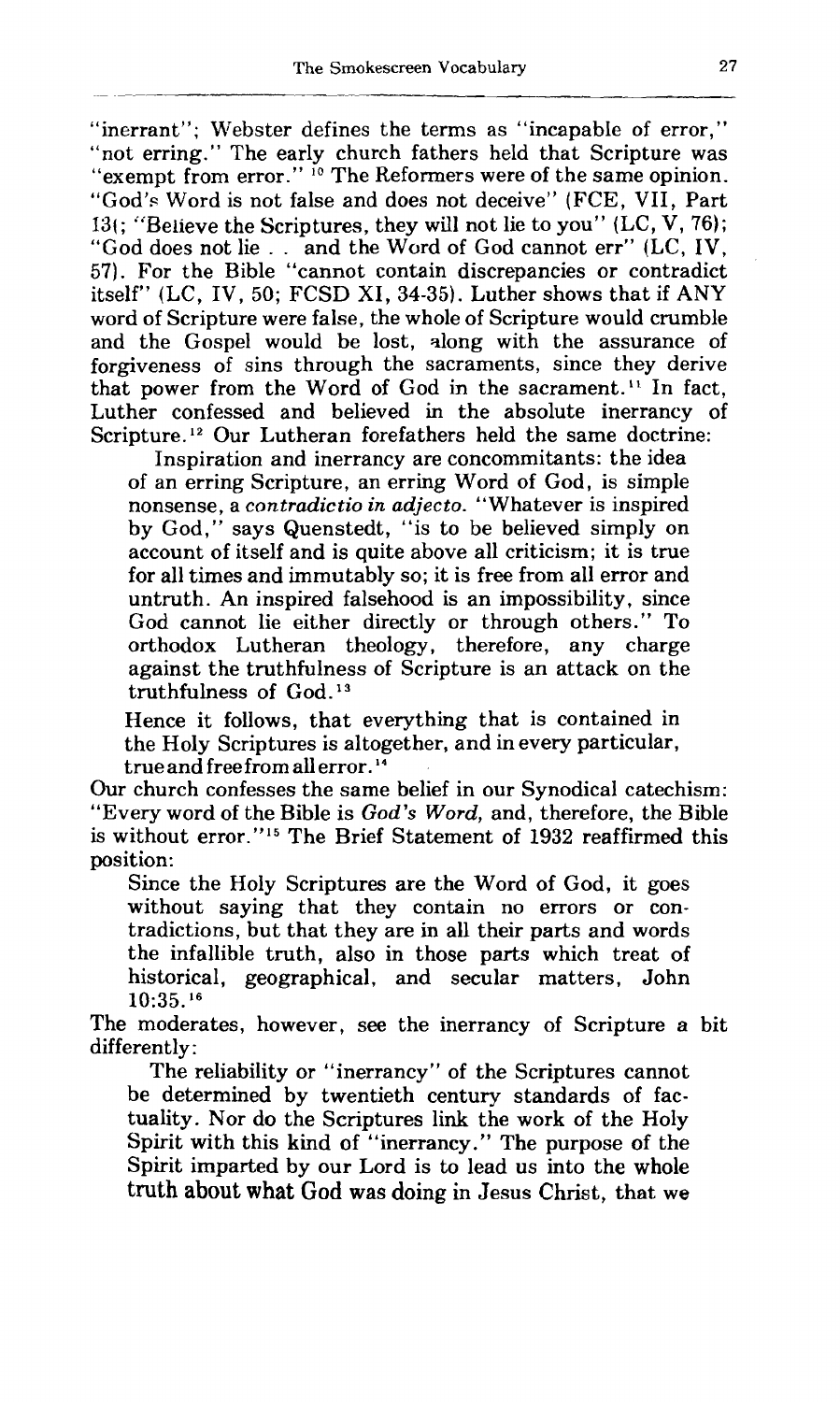might be redeemed and He may be glorified. In disclosing that Truth God does not err, and in achieving that purpose the spirit active in the Word does not lead us astray... $^{17}$ 

Here is a subtle redefinition of *inerrancy/infallibility* on the part of the moderates. The above quotation states that one is inerrantly lead to Jesus Christ through the Scripture. Inerrancy goes only so far as the Gospel in the narrow sense. For FCFL, the Holy Spirit does not lead us astray only insofar as **He** reveals Christ.

From a reading of the rest of FCFL I, it is obvious that the authors and signers do not accept or believe that the Bible is free from all errors, but actually feel that the Holy Spirit and God's Word can be mistaken in matters of history. On page 29 FCFL I states that God does not have to fulfill all of His promises in order to be truthful (God can lie?); historical discrepancies are taken for granted (pp. 25-26); the Bible is stated to contain only imperfect human words (pp. 13, 37, 40, 41); certain isolated miraculous details are said to lack authenticity (truthfulness) (p. 19). Obviously FCFL I does not define inerrant/infallible as "without error in all its parts," but only "without error in showing the Gospel." Professor James M. Childs, moderate respondent at the April 1975 Convocation put it bluntly:

It is the judgment of many of us, who have studied this matter for many years, that the whole witness of Scripture to itself, both in its declaratory statements and in the character of its text, does not support the use of inerrancy as indicating flawlessness or factual precision in all parts of Scripture.

The moderates in synod favor an error-filled "inerrant" Bible, which Lutheran orthodoxy rejected at its inception-once again an example of how a redefinition of terms can negate their actual meaning.<sup>19</sup>

Our attention now turns to the Holy Scriptures or the Bible (terms that are used interchangeably in orthodox Lutheran writings). **<sup>20</sup>** Orthodox Christianity has always held that the Scriptures are the Word of God:

If there ever was a general consent of the Church Catholic on any question, it exists on this. East and West, from the earliest to the latest times, concurred in assigning to Scripture a pre-eminence which consisted in  $its being—as no other collection of writings is—the Word$ of God.2'

Chemnitz, in the  $Examen$ , quotes many church fathers to show this very point. **22** The orthodox theologians of the early and medieval church **all "regarded Scripture as** the very Word of God in which God **infallibly** communcates divine **truths. ''23**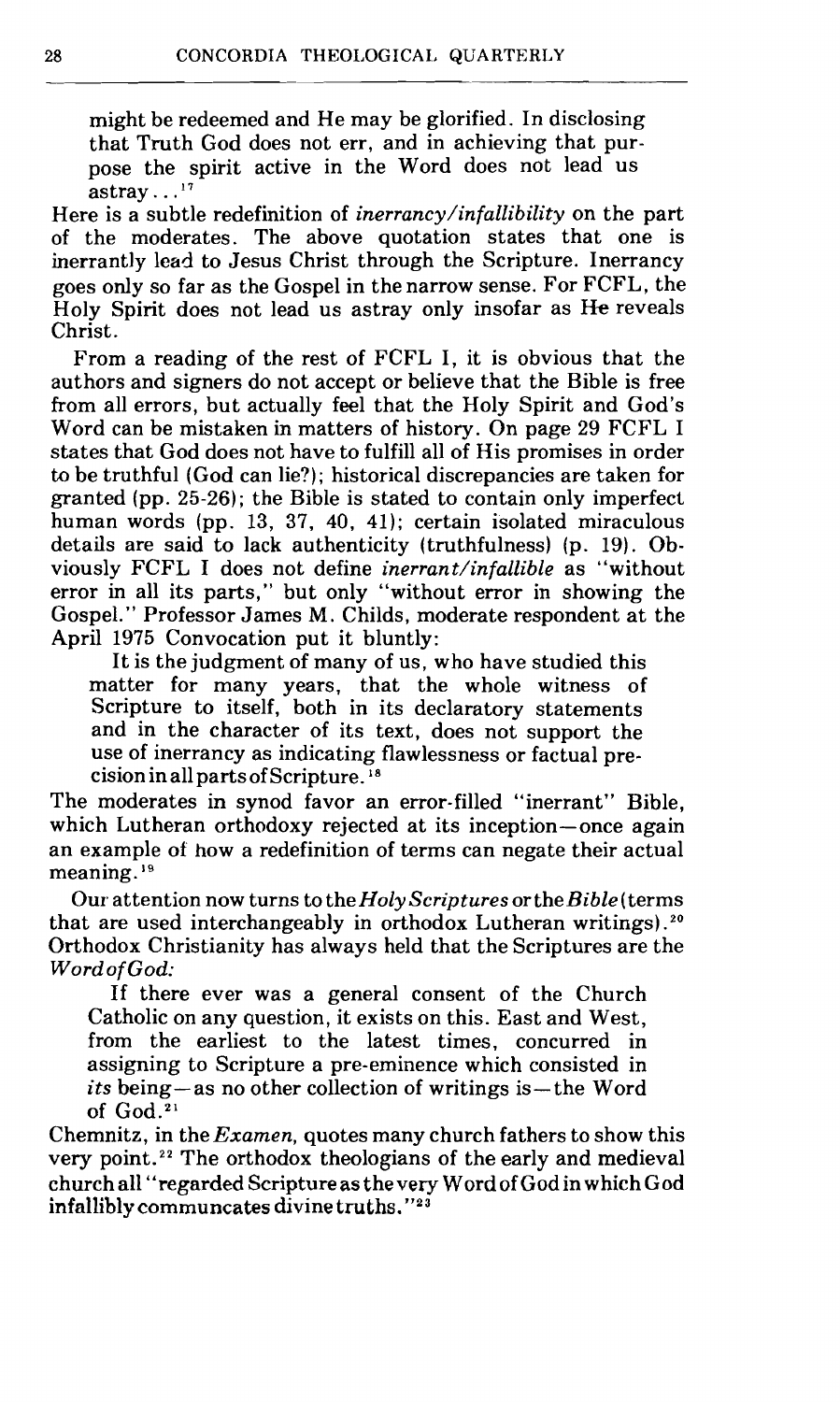Martin Luther unequivocally accepted the Scripture as the Word of God. "The two terms 'the Scriptures' and 'the Word of God' are, according to Luther, perfectly synonymous."<sup>24</sup> Even Paul Althaus, a critic of Luther's position, had to admit this point from his research:

This view of faith accords with the fact that although<br>Luther criticized the Bible in specific details, he Luther criticized the Bible in specific details, nonetheless followed the tradition of his time and basically accepted it as an essentially infallible book, inspired in its entire content by the Holy Spirit. It is therefore "the word of God," not only when it speaks to us in law and gospel . . . but also-and this is a matter of principle-in everything else that it says. Seen as a totality, its historical accounts, its world view, and all the miracle stories are "God's word" given by the Holy Spirit; they are therefore all unquestionable truths, to be "believed" precisely because they are contained in the book.<sup>25</sup>

Althaus is not the only Luther scholar to reach this conclusion. A. Skevington Wood reaches the same conclusion in his book, *Captiue to the Word:* 

For the most part Luther adhered to his original practice of using "God's Word" as an equivalent for the Bible. He referred regularly to "Sacred Scripture" or "Holy Writ," each of which he brackets with "God's Word". He spoke of "Divine Scripture" or "God's Scripture", which again he associated with "God's Word". He often called the Bible simply "God's Book".26

Luther even went beyond the statement that the Bible was the very Word of God to believing that the words recorded in the four Gospels, as spoken by Jesus, were in reality Jesus' actual words spoken in a given historical situation:

. . . the chief and foremost thing in the sacrament is the word of Christ, when he says: *"Take and eat, this is my body which is given for you.*" Likewise also, when he took the cup, he said: *"Take and drink of it, all of you, this is the cub of the new testament in my blood which is shed for you for the forgiveness of sins. As often as you do this, do it in remembrance of me.* " Everything depends on these words. Every Christian should and must know them and hold them fast. He must never let anyone take them away from him by any other kind of teaching, even though it were an angel of heaven (Gal. 1:8).<sup>27</sup>

The very words of Christ were Luther's only defense against the Sacramentarian heresies. His unshakeable confidence in the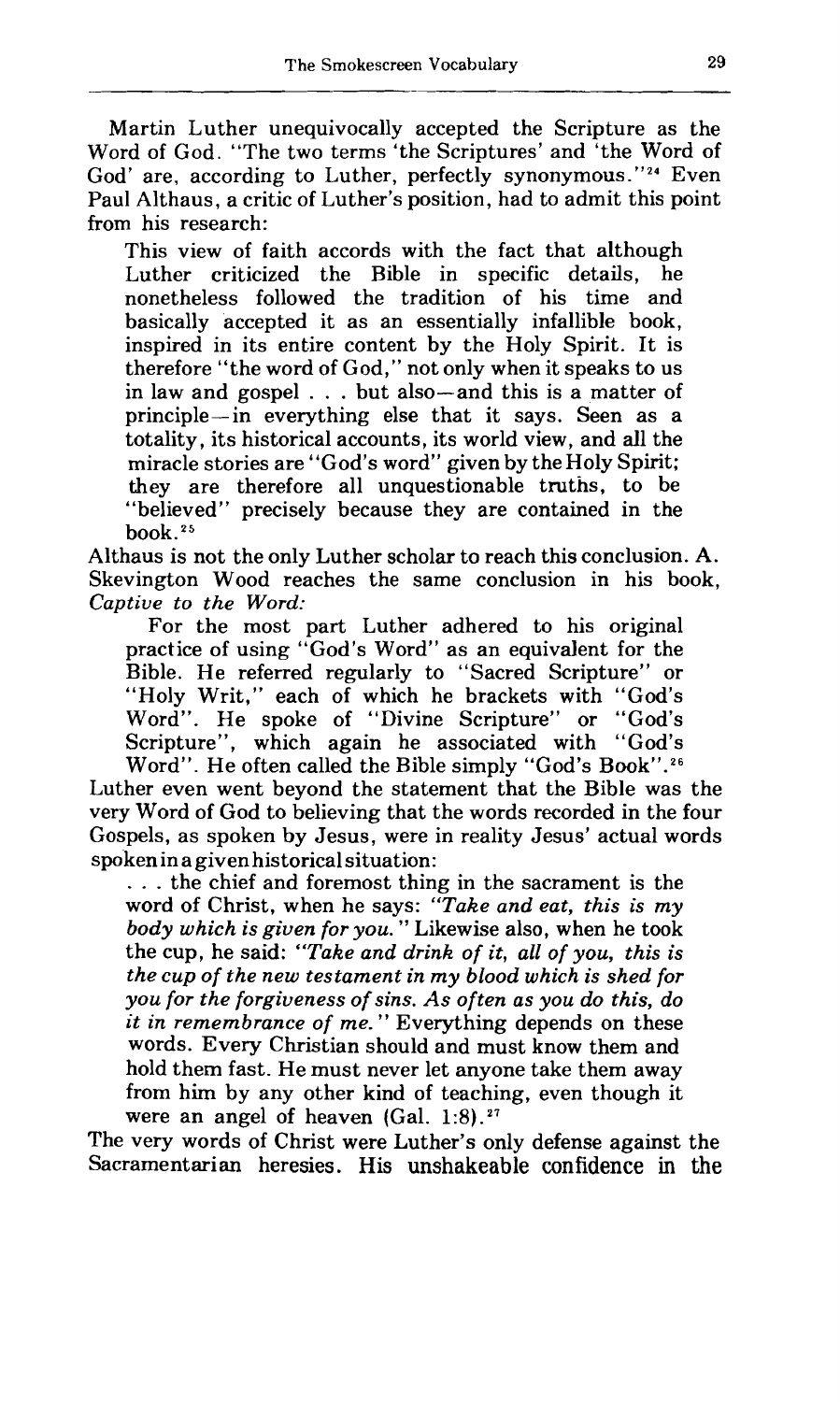historicity of these words is coupled with his tenacity in insisting that they be believed.

The Confessions also equate Scripture and the Word of God. The preface to the Book of Concord is an excellent example of the confessional use of "the Word of God" as a synonym for "Holy Scripture."<sup>28</sup> Orthodox Lutheran theologians felt the same way:

Unequivocally and without reservation the orthodox<br>Lutheran theologians call Scripture the Word of God... A typical definition of Scripture as God's Word is given by Gerhard: "Holy Scripture is the Word of God, reduced to writing according to His will by the evangelists and apostles, revealing perfectly and clearly the teaching of God's nature and will, in order that man might be instructed from it to life everlasting."<sup>29</sup>

Our Synod's position was delineated by Dr. Pieper in his *Dogmatics,* where he powerfully shows from passages of Holy Scripture that the Bible is the Word of God.<sup>30</sup> He states that "Scripture and God's Word are therefore actually to be 'identified' . . . Holy Scripture and the Word of God are interchangeable terms."<sup>31</sup> Dr. Engelder follows in this same tradition of orthodox Christianity and equates the Bible with the Word of God. He shows the grave errors that creep into the doctrines of the Church when so-called theologians no longer believe the Bible is in its entirety the Word of God, but only contains the Word of God.<sup>32</sup> The Lutheran Church- Missouri Synod officially holds to this orthodox belief that "the Bible is God's Word."33 In the Common Confession adopted by the Missouri Synod in 1950, our church acknowledged "... the Holy Scriptures in their entirety as the inspired Word of God . . . We, therefore, recognize the Holy Scriptures as God's inerrant Word, and this *Word of* God *alone shall establish articles of faith.* "34

Now, Dr. Paul Bretscher, a leading moderate, in *After the Purifying,* acknowledges, to be sure, that Synod's official doctrinal position equates the Bible with the Word of God.

In the prevailing theology of our Synod, however, the Word of God is taken to mean the Holy Scriptures. And Scripture is the Word of God, not because its Gospel is the Word of God, but because God is the true author of every word in the Bible . . . Inevitably, then, the Scriptures are regarded as broader than the Gospel. **:35** 

Bretscher clearly states, however, that the feelings of the moderate minority on this point differ greatly from the prevailing beliefs of the members of Synod :

But what do the members of the Synod have in mind when they hear and use that phrase, "the Word of God"? To **many,** perhaps **most** , it **means the inspired and inerrant**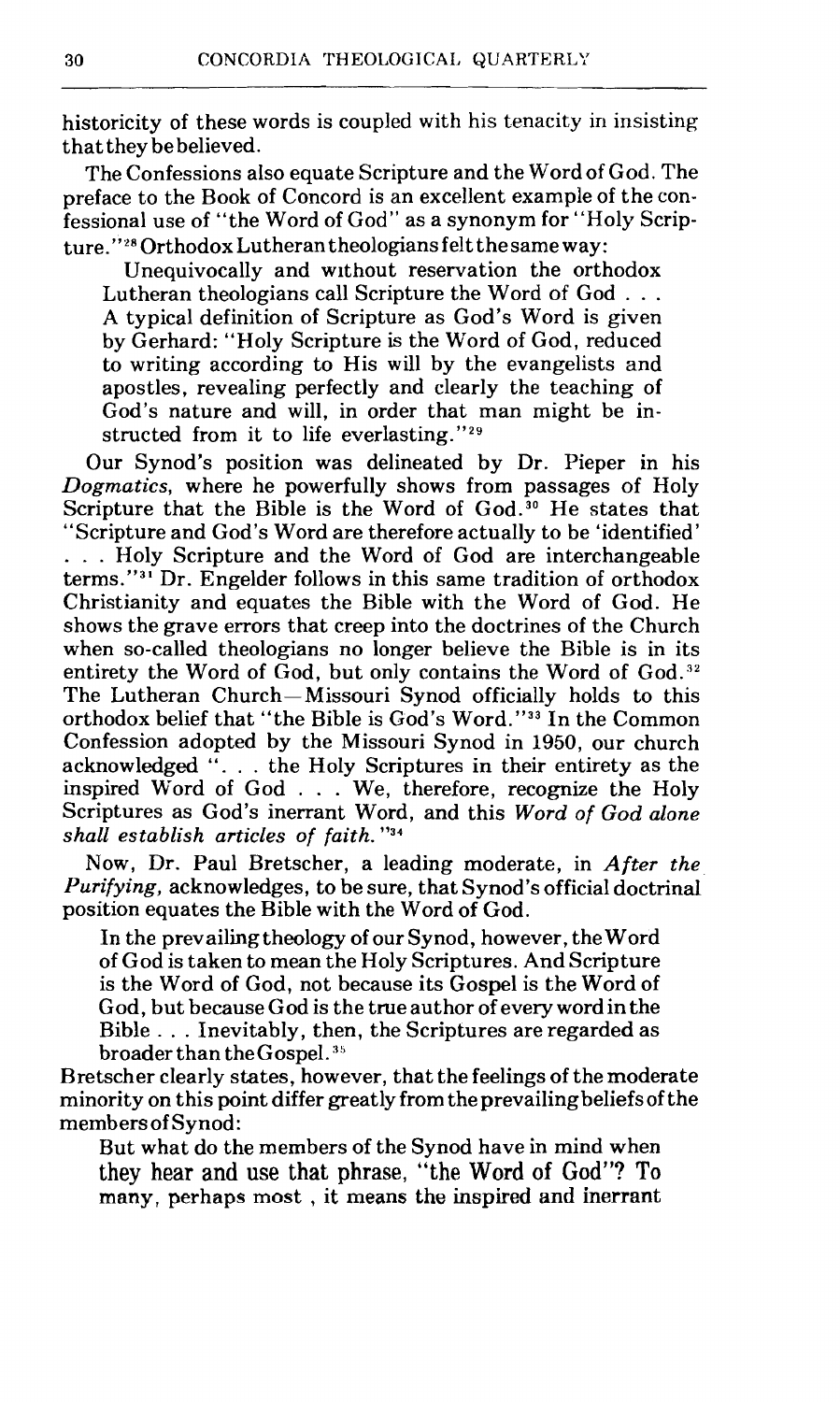Scriptures, with God as the true Author of every word. To a minority, however, "the Word of God" means the Spirit's proclamation of grace in Christ to sinners . . . **<sup>36</sup>** Bretscher goes further:

The Word of God, meaning Christ and the Gospel which proclaims Him, is the true glory and authority of the Bible. For the sake of that message, it is proper to call the Holy Scriptures "the Word of God."37

The moderates no longer accept that the Bible is the Word of God. They only allow the Bible to be termed "Word of God" because of the Gospel contained in it. In other words, for the moderates, the Bible only **contains** the Word of God, an obvious departure from orthodox Lutheran theology. The moderates have thus lost sight of the fact

... that the Sola Scriptura of the Reformation depends on the firm belief that the Bible is the Word of God. Where this belief is shaken or even abandoned, the authority of Scripture collapses. This is the tragedy of modern Protestantism. We cannot deal here with the process of the collapse. We only note that first the theologians and then one after another of the churches severed Scripture from the Word in their official statements of faith. They were satisfied with the assumption that the Word is only contained somewhere in the Scriptures, or that the Scriptures are only a record of a past revelation in the mighty acts of God which were the true Word of God. Or we hear that under certain circumstances the Bible can become the Word of God.<sup>38</sup>

Luther himself is brought into the controversy as Reverend Thomas Strieter, a moderate spokesperson, states that "the Word of God for Luther is always ultimately Christ. " **39** Strieter does not accept the fact that Luther equated the Scriptures with the Word of God. This is an amazing assumption in light of Luther's statement:

The Holy Scripture is the Word of God, written and (as I might say) lettered and formed in letters, just as Christ is the eternal Word of God cloaked in human flesh. And just as Christ was embraced and handled by the world  $(in$  der Welt gehalten and gehandelt), so is the written Word of God too.<sup>40</sup>

Luther asserts clearly that "Scriptureis the Word of God."

Now, on the day of ordination a candidate for the Lutheran ministry in our midst is asked, "Dost thou believe the canonical books of the Old and New Testament to be the inspired Word of God and the only infallible rule of faith and practice?" The candidate then replies, "I do so believe. "<sup>41</sup> Perhaps it is due to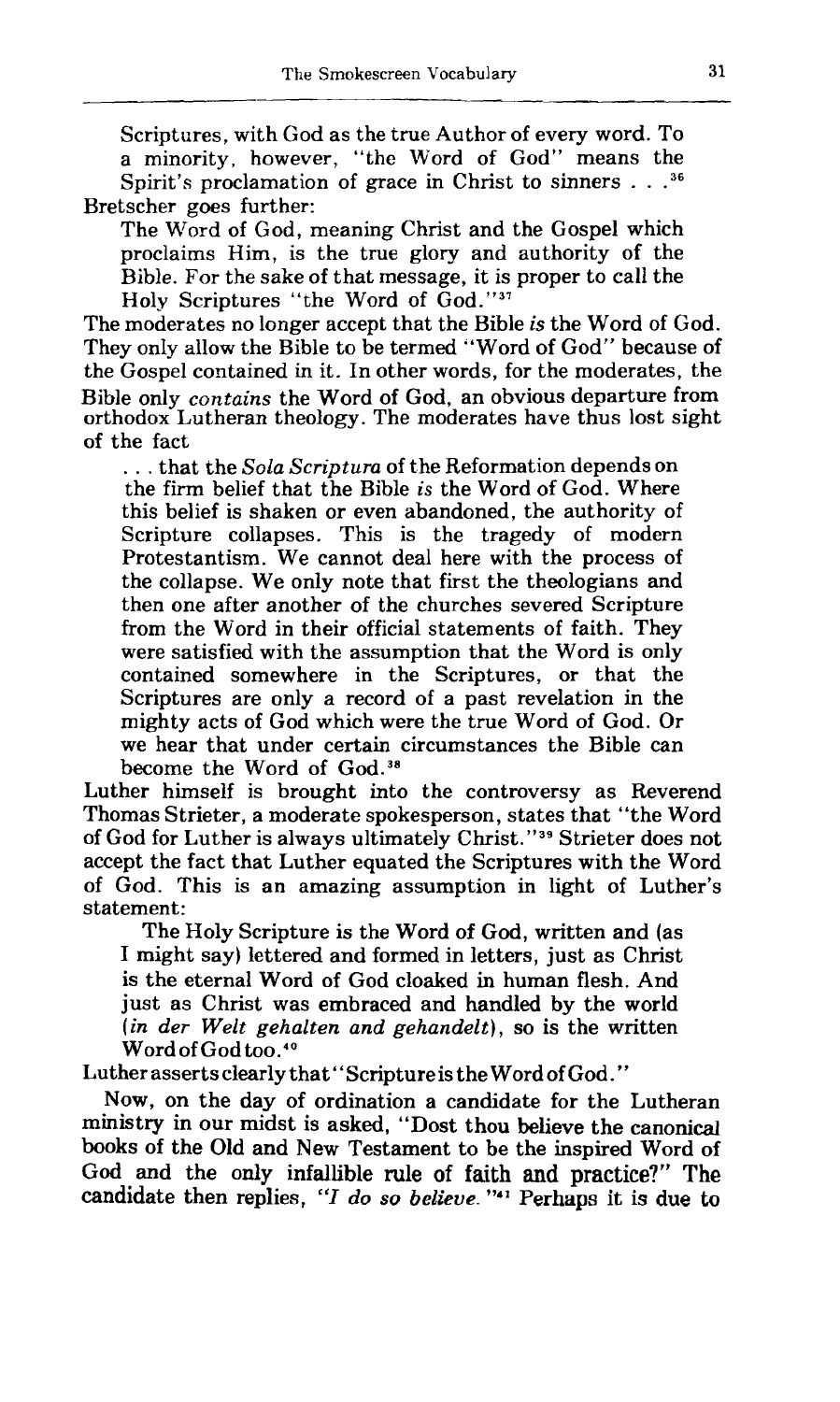their desire to give an affirmative answer to this ordination question that the moderates have felt constrained to redefine the terminology within it. But such a tactic is actually an evasion rather than an answer to the church's question. All this redefinition of theological terms relating to the Bible leads, moreover, to many other deviations from the traditional theology of the Synod. Several brief examples follow:

Dr. Alfred von Rohr Sauer, in his Bible-study of the book of Jonah<sup>42</sup> for ELIM-PERCA (moderate educational group), concludes that the book is only a parable or a didactic narrative and not factual history (p. 2). He does not believe that the Jonah in the book is the prophet Jonah who lived during the age of Jereboam **I1** (p. 3). He questions whether God really performed the miracles found in Jonah, and states that the evidence is negative (pp. 4-5). He further concludes that the book is strikingly similar to "some very well-known fairy tales" (p. 4). He implies that Jesus was too uninformed to know that the events recorded in the book of Jonah are not factual (pp. 5-6). Luther affirmed otherwise. 43

The moderates are also led to question whether the actual words of Jesus are recorded in the Bible. Dr. Frederick W. Danker concludes in his commentary on Luke, "therefore it is impossible to recover without argument the very words of Jesus spoken on a given historical situation."<sup>44</sup>This statement jeopardizes the power of the Gospel to forgive sins through the sacraments. Christ's commands to baptize and to eat and drink His body and blood become suspect and doubtful, as these commands are attributed to Him only in two specific historical situations (Ascension Day and Maundy Thursday). These words of Christ, recorded in the Bible, are what give the sacraments the power to forgive sins. If these words are doubted or become suspect, then the forgiveness of sins dispensed through them is Iost. Luther, however, stood on the exact words of Christ, and defended them and the Gospel message they spoke against all attack.<sup>45</sup>

Dr. John Tietjen, president of Seminex and focal point for many moderates, goes even further in an interview in the October 5-6, 1974, St. Louis Globe-Democrat. In response to the question, "What is your devil then?" Dr. Tietjen replied:

The devil of doubt. Really basic doubt. Not did Jesus actually walk on water, but the question of whether the really basic tenets of the Gospel are true: that God exists, that He is actively involved in the history of the world, and the resurrection of Jesus Christ.46

From Jonah, to Jesus' words, to the truth of Jesus' ultimate victory over death, the moderate movement from redefined terminology to doubting theology is clear. We **can only hope and**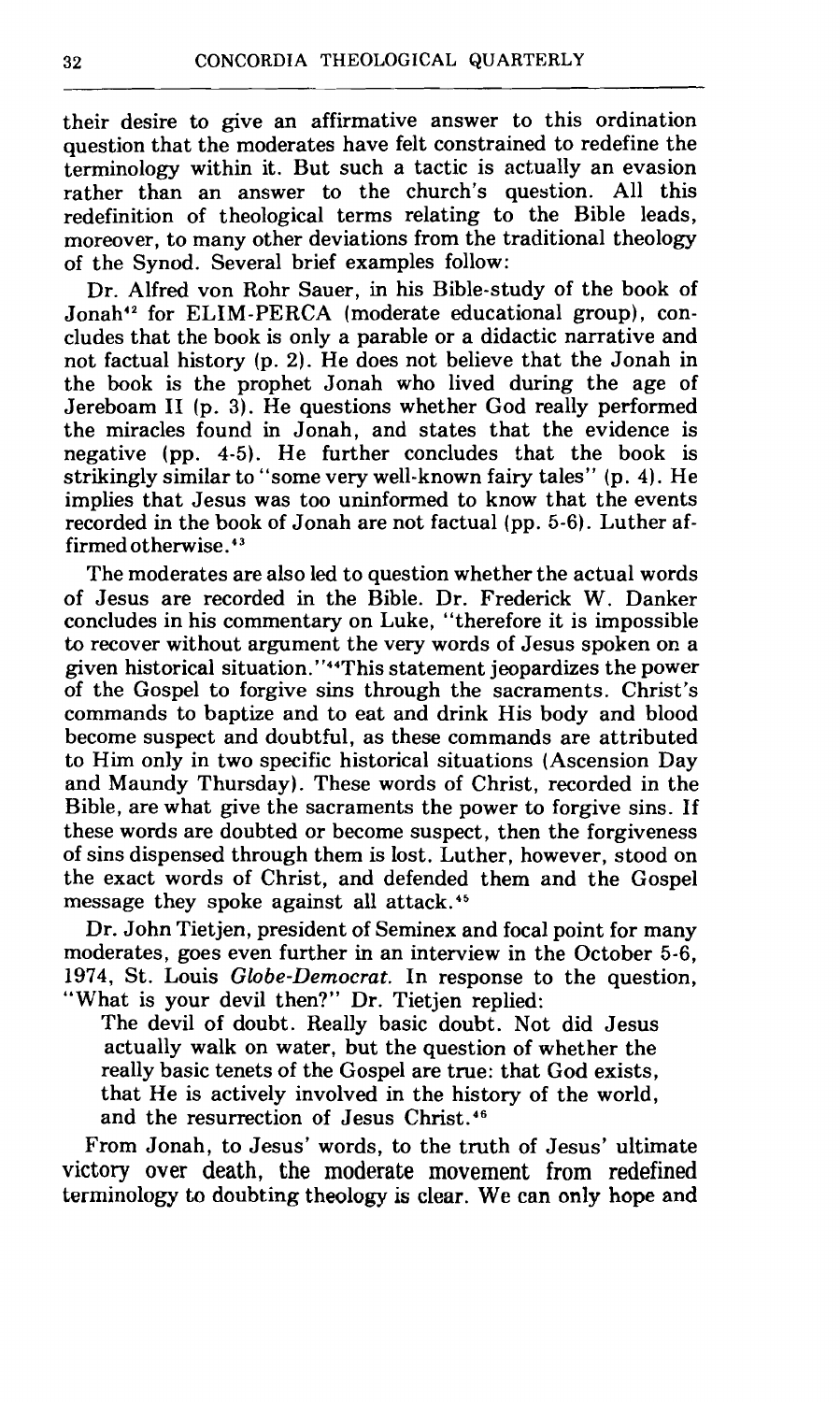pray that if some men wish to hold to a different theology that they openly and honestly invent new terms, rather than attempt to cover their doubts by **a** smokescreen of words that can only confuse and cover the clear theological differences that exist.

## FOOTNOTES

- 1. Herman Sasse, "The Inspiration of Scripture," in J. W. Montgomery, *Crisis in Lutheran Theology.* Vol. I1 (Minneapolis: Bethany Fellowship, Inc., 1973), pp. 13-14. Francis Pieper, *Christian Dogmatics*, Vol. I, Committee trans. (St. 1,ouis: Concordia Publishing House, 1950), pp. 265- 276. Geoffrey W. Bromiley. "The Church Doctrine of Inspiration," in Carl F. Henry. ed., *The Revelation of the Bib14* (Grand Rapids: Raker Book House, 1958), pp. 205-217. J. N. D. Kelly. *Early Christian Doctrines* (New York: Harper & Row, 1960), pp. 60-64. C. H. Pinnock, *Biblical Revelation*  (Chicago: Moody Press, 1971), pp. 53-106, 147-174. H. B. Swete, *The Holy Spirit in the Ancient Church* (Grand Rapids: Baker Book House, 1966), pp. 12, 18, 381-385. P. E. Kretzmann, "The Inspiration of the New Testament," *Concordia Theological Monthly,* Vol. 11, No. 9 (September, 1931), pp. 655-666, No. 10 (October, 1931), pp. 754-761. Siegbert W. Recker, *The Scriptures: Inspired of God* (Milwaukee: Northwestern Publishing House, 1971). Wm. Jurgens, ed., *The Faith of the Early Fathers* (Collegeville, Minn.: The Liturgical Press, 1970), pp. 69, 74, 76, 177, 192. 203. B. B. Warfield, *The Inspiration and Authority of the Bibb*  (Philadelphia: Presbyterian and Reformed Publishing Co., 1948). L. Gaussen, *Divine Inspiration of the Bible* (Grand Rapids: Kregel Publications, n.d.).
- 2. H. Schrnid, *Doctrinal Theology of the Evangelical Lutherarl Church,* trans. by *C.* A. Hay & H. E. Jacobs (Minneapolis: Augsburg Publishing House, 1961), p. 39.
- 3. Robert D. Preus, *The Theology of Post-Keformatwn Lutheranism.* Vol. *<sup>I</sup>* (St. Louis: Concordia Publishing House. 1970), p. 274. See also pages 254- 403. E. F. Klug, *From Luther to Chemnitz* (Grand Rapids: Wm. B. Eerdmans, 1971), pp. 17-25, 154-160; this book contains excellent studies of Luther's concept of inspiration and inerrancy, as well as Chemnitz. Robert D. Preus, *The Inspiration of Scripture* (Mankato: Lutheran Synod Book Company, 1955), pp. 26-49. See also Pieper, *op. cit.,* pp. 276-298 for a discussion of Luther's doctrine of inspiration; see also pp. 303-306 for a clear discussion of the results of a denial of the inspiration of Scripture. Alan M. Stibbs, "The Witness of Scripture to Its Inspriation," in Henry, *op. cit..* pp. 107-118.
- 4. L Fuerbringer, Th. Engelder, P. E. Kretzmann, eds., *The Concordia Cyclopedia* (St. Louis: Concordia Publishing House, 1927), p. 77; see also p. 78. Walter F. Albrecht, "Holy Scripture the Word of God," in Theo. Laetsch, ed., *The A biding Word* (St. Louis: Concordia Publishing House, 1947). pp. 1-34. Erwin Lueker, ed. *Lutheran Cyclopedia* (St. Louis: Concordia Publishing House, 1975). pp. 413-414. Dr. C. F. W. Walther boldly confessed the doctrine of the inspiration of Scripture, see Robert D. Preus, " Walther and the Scriptures. " *Concordia Theological Monthly.* Vol. *XXXII,* No. 11 (November, 1961). pp. 670-677. For an excellent discussion of the relationship between the doctrine of the Incarnation and inspiration see Olav Valen-Sendstad, *The Word That Can Never* **Die.** trans. by N.A. Madson, Sr. and Ahlert H. Strand (St. Louis: Concordia Publishing House, **1966), pp. 26-53.** J. **A.** 0. Preus, It Is *Written* (St. Louis: Con-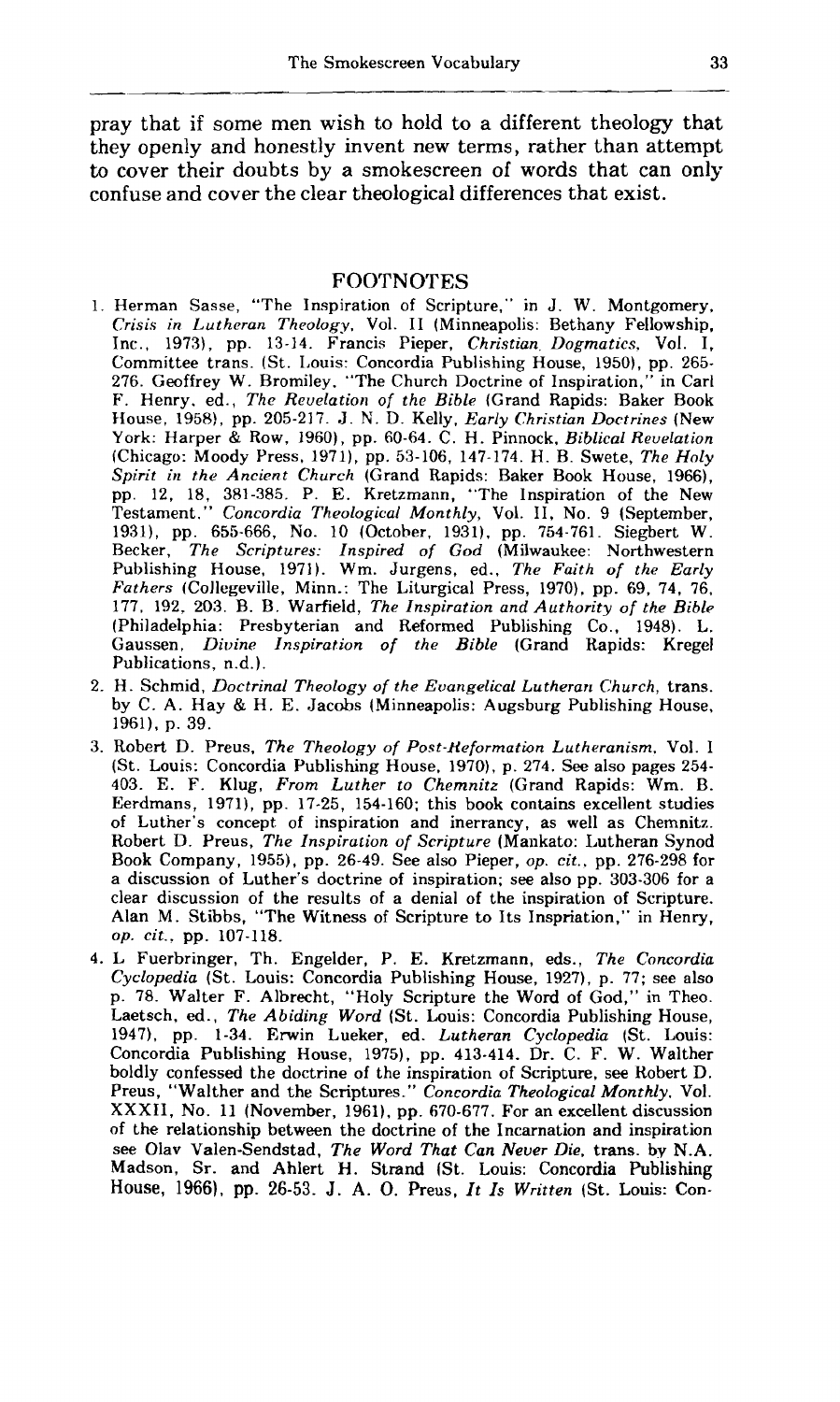cordia Publishing House. 1971), pp. 15-19, 31-40, 48, 52-55. David P. Scaer. The *Apostolic Scriptures* (St. Louis: Concordia Publishing House, 1971). pp. 11-17.

- 5. *Luther's Small Cathechism* (St. Louis: Concordia Publishing House, 1943), p. 41. Pieper. *op, cit..* pp. 217-228. J. **A.** 0. Preus, **"A** Study Edition of A Statement of Scriptural and Confessional Principles," CTCR Document (St. Louis: n.n.. 19721, pp. 18-20, 26-29.
- *6. Faithful to Our Calling, Faithful to Our Lord.* Part *I* (n.p.: n.n.. n.d.), p **36. The** moderates also use the term inspiration in a blanket way for all the work of the Holy Spirit in the life of the individual Christian as well as the inspiring of the authors of the Bible to write. In other words, the work of the Holy Spirit in the life of the individual Christian that helps his preaching, teaching, witnessing, etc. is placed on the same level as the inspiration of the writers of the Bible. The moderates see very little, if any, difference between the two things.

This phenomenon is seen in the **ELIM** document just released by John D. Frey. "Is the Bible Inerrant?" (Prairie Village. Kansas: n.n., 1976), pp. 20-21. 28-34. On page 32, Frey declares that Paul ascribes "inspiration, not just to the apostles, but to all Christians of all generations . . . the Holy Spirit stands behind the Christ-centered message of every sincere disciple, witness and pastor." In their confessional document *(Faithful* I, op. cit , pp. 35-37), too, the moderates equate the work of the Holy Spirit in the life of the Christian (illumination) and the unique work of God the Holy Spirit in moving holy men to write (inspiration). Pieper clearly saw this damaging error among the modernist, liberal clergy of the 1920's. Dr. Pieper writes *(op. cit..* p. 283):

We have seen that it is a characteristic of modern theology to place the inspiration of Scripture essentially on the same level with the illumination of all Christians: to assume with reference to the knowledge and teaching of the truth, not a specific difference, but only one of degree between the writers of Holy Scripture and all Christians with their teachers; and to argue that as the illumination does not make Christians and their teachers inerrant, so, too, the inspiration of the holy writers does not guarantee the inerrancy of Scripture, though, of course, the writers of Scripture did enjoy a richer measure of the Holy Ghost. Luther, on the other hand, holds that there is not merely a difference in degree, but a specific difference between illumination and inspiration, between illumined teachers of the Church and the inspired writers of Scripture. What the inspired writers of Holy Scripture teach is out and out God's own Word; as to the enlightened teachers of the Church. such as Luther and the rest, they teach God's Word only inasmuch and insofar as "we repeat and preach what we have heard and learned from the Prophets and Apostles." (St. **L.** 111: 1890).

Hence, we see that to equate illumination with inspiration-as the moderates have done-is either to elevate man's words to being God's Word, or to pull God's Word down to the level of **all** other human discourse: both are a denial of the orthodox Christian doctrine of inspiration.

- 7. "The Inspiration of Scripture," CTCR Document (n.p.: n.n., 1975), p. 15.
- 8. *Together* **In** *Mission.* Vol. **11, No.** 1 (May, 1975), p. 4. *Report* of *the Advisory Committee orr Doctrine and Conciliation* (St. Louis: Concordia Publishing House,  $1976$ , pp. 1-32.
- **9.** R. **Preus,** *Post-Reformation, op.* **cit.**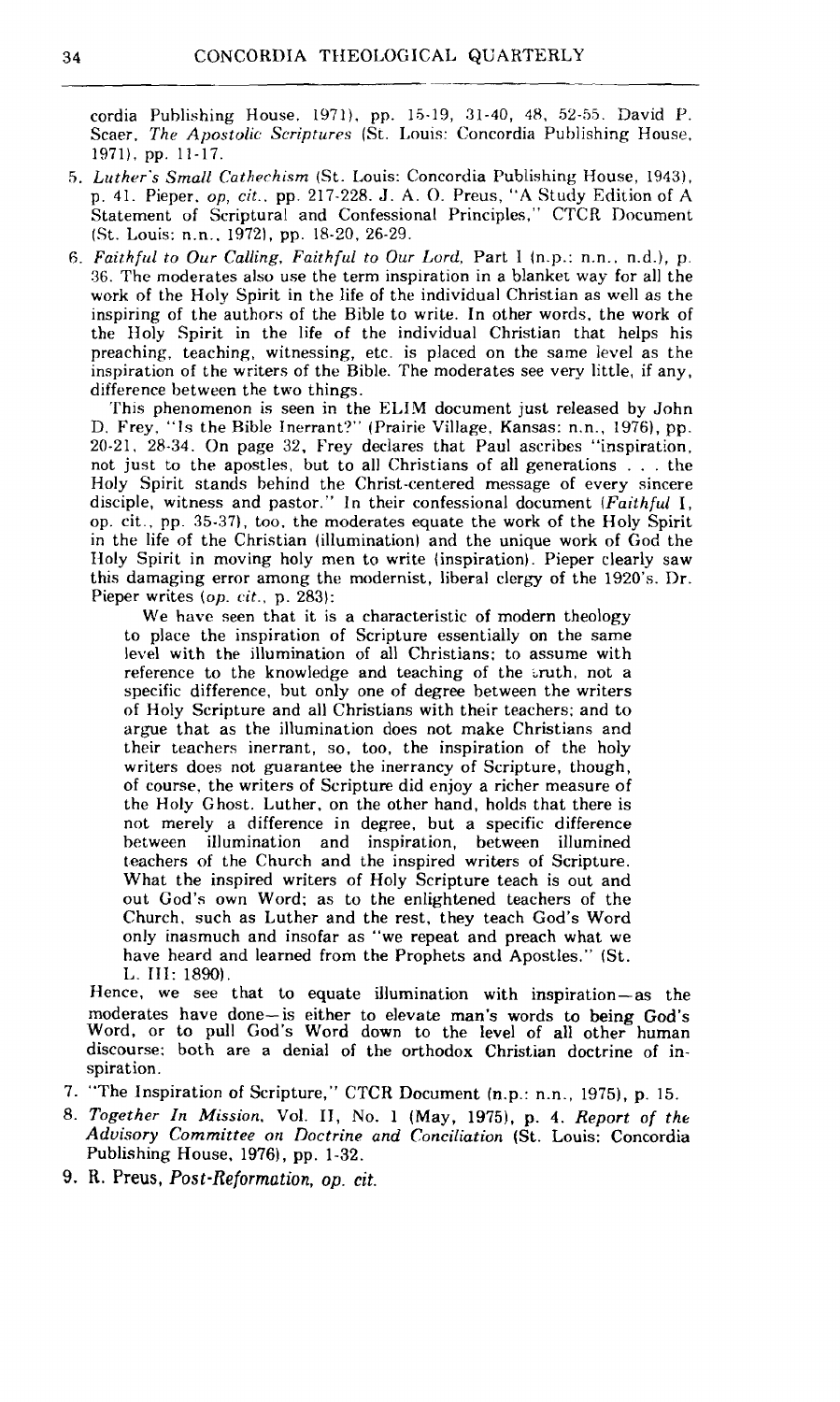- **10.** Kelly, op. *cit..* p. **61.** See also J. *A.* 0. Preus, *Written. on. cit.,* **pp. 24-28, 56-60.** Scaer, *op. cit..* pp. 66-67. Pierre Ch. Marcel, "Our Lord's Use of Scripture," Henry, op. cit., pp. 121-134. "If there was one point of universal agreement among all of these (Calvin, Tridentine decrees, pre-Reformation Scholasticism) aside from the nude assertions of the Ecumenical Creeds. it was the authority. the inspiration. and the inerrancy of the Sacred Scriptures. It is not surprising, therefore, that we do not have an explicit article on the Sacred Scriptures in the Lutheran Symbols." Note well how all parties at the time of the Reformation were in agreement here! Arthur Carl Piepkorn, "The Position of the Church and Her Sym-bols ," in "Essays on the Inspiration of Scripture," *Concordia Theological Monthly,* Vol. XXV (October, **1954),** p. **740.** "The infallibility of Scripture was the consensus of the church irrespective of denominational affiliations until long after A.D. **1700."** Helmut Echternach, "The Lutheran Doctrine of the 'Autopistia' of Holy Scripture," *Concordia Theological Monthly*, Vol. XXIII. No. **4** (April. 1952), p. **26C.** "Study the sacred scriptures which are true and given by the Holy Spirit. **3.** Bear in mind that nothing wrong or falsified is written in them." St. Clement, "Letter to the Corinthians" **(45. 2-31,** in Robert M. Grant, **ed.,** *The Apostolic Fathers.*  Vol. 11, trans. Holt H. Graham (New York: Thomas Nelson & Sons, **1965),**  p. **74.** "Neither does Scripture falsify anything, nor does the Holy Spirit deceive His servants, the prophets, through whom He is pleased to announce to men the will of God." St. Hippolytus of Rome, "Commentary on Daniel" **(3,6).** in Jurgens, *op. cit.,* p. **164;** see also pages **11,** 65, 88, **175.**  "The apostles, being disciples of the truth, are apart from every lie. For a lie has no fellowship with the truth, any more than light with darkness, but the presence of one excludes the other." Irenaeus, "Against Heresies" (Book 111, **5,l).** in Cyril Richardson, ed., *Early Christian Fathers* ("The Library of Christian Classics," Vol. I; Philadelphia: The Westminster Press, **1953),** p. **376;** see also pp. **370-37.5.**
- **11.** "Neither does it help them to assert that at all other points they have a high and noble regard for God's words and the entire gospel, except in this matter. My friend, God's Word is God's Word; this point does not require much haggling! When one blasphemously gives the lie to God in a single word, or says it is a minor matter if God is blasphemed or called a liar, one blasphemes the entire God and makes light of all blasphemy. There is only one God who does not permit himself to be divided, praised at one place and chided at another, glorified in one word and scorned in another. The Jews believe the Old Testament. but because they do not believe Christ, it does them no good. You see, the circumcision of Abraham (Gen. **12: 10** ff .) is an old dead thing and no longer useful. But if I were to say that God did not command it inits time, it would do me no good even if I beIieved thegospeI." LW **37,26.** See also **pp. 131, 308.**
- **12.** M. Reu, *Luther and the Scriptures* (Columbus: Wartburg Press, **1944);**  reprinted in *The Springfielder.* Vol. XXIV, No. **2** (August, **1960).** See especially chapters **5** and 6 which are titled, "Luther Never Admitted Any Error In Scripture." and "Even Those Parts of Scripture That Do Not Concern Our Salvation Were Considered Errorless By Luther." John W. Montgomery, "Lessons From Luther on the Inerrancy of Holy Writ," in J. W . Montgomery, ed., *God's Inerrant Word* (Minneapolis: Bethany Fellowship, Inc., **19741,** pp. **63-94.** Klug, *op. cit.,* pp. **105-114.**
- **13.** R. Preus, *Post-Reformation. op. cit.,* p. **342;** also pp. **339-362.** R. Preus, *lnsplration, op, cit.,* pp. **76-87.** Klug, **op,** *cit.,* pp. **218-224.**
- **14.** Schmid, *op. cit.,* pp. **39.**
- **15.** *Small Catechism, op. cit.,* **p. 41.** Walther confessed and **believed** the inerrancy **of** Scripture, see R. Preus, *CTM, op. cit.,* pp. **685-691.** *J.* **A. 0.**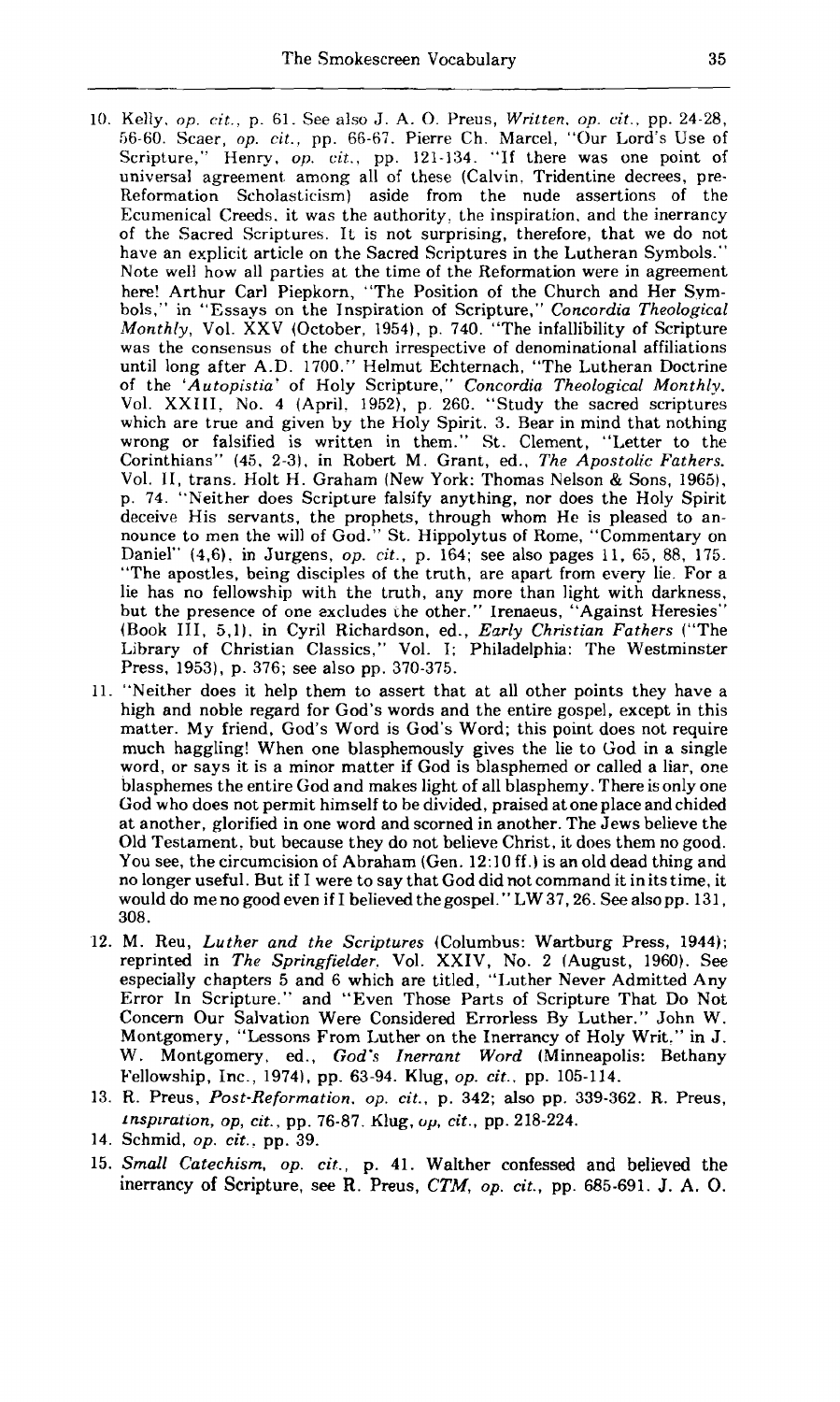Preus, "Study Edition." *op. cit.*, pp. 31-34. R. Preus, "Notes On the Inerrancy of Scripture." in Montgomery, *Crisis*, Vol. II, *cp. cit.*, pp. 34-47: this article is also found in *Concordia Theological Monthly*. Vol. XXXVIII, No. 6 (June, 1967), pp. 363-375. H. Roepe, "The Proper Use of the Bible," in Theo. Laetsch. ed.. *The Abiding Word*. Vol. I (St. Louis: Concordia Publishing House, 1946), pp. 67-84. Milton L. Rudnick. Fun*damentalism 8 the Missouri Synod* iSt. Louis: Concordia Publishing House. 1966). pp. 111-113.

- **!6.** "Brief Statement of the Doctrinal Position of the &lissouri Synod" (St. Louis: Concordia Publishing House, n.d.). p. **3.** P. E. Kretzmann, *The Foundations Must Stand* (St. Louis: Concordia Publishing House, n.d.1, pp. 69 ff. P. E. Kretzmann and Theo. Graebner, *Toward Lutheran Union* (St.. 1,ouis: Concordia Publishing House, **i943).** pp. 1-22. **ACDC:.** *op. cit..*  pp. 1-32, 67-110. See also Robert G. Johnston, *The Scriptures: Sacred* Fact or Pious Fiction? (Milwaukee: Northwestern Publishing House, 1970). J. W. Montgomery. "Biblical Inerrancy: What Is at Stake," and C. H. Pinnock. "The Inspiration of Scripture and the Authority of Jesus Christ." in Montgomery. *Inerrant Word, op. cit.*, pp. 15-42, 201-218. Paul Woolley, ed.. *The Infallible Word* (Philadelphia: Presbyterian and Reformed Publishing Co., 1967).
- 17. *Fuithfitl I. op. cit..* p. **37.** Robert H. Smith, Seminex professor. provides an interesting and informative view of the moderate (middle of the road) position on inerrancy. In *Currents In Theology and Mission*, Vol. 11, No. 1 (February. 1975). p. 46. Smith describes Roman Catholic theologian, Raymond Brown. as a middle of the road theologian, "recognizing that the Rihle can be fallible in matters of history. that the Bible utilizes many literary forms including fiction and parable, and that the Bible nevertheless is the inspired and inerrant Word of God's truth." See also the clear distinctions and differences between the moderate view of inerrancy and the orthodox Lutheran doctrine in "A Comparative Study of Varying Contemporary Approaches to Biblical Interpretation." CTCR Document !n.p.: n.n.. **1973).** p. 6. This report is all the more revealing when it is noted that a leading moderate spokesperson, Dr. Paul Bretscher. helped to write the moderate column of this document. Differences between the moderates and orthodox Lutherans are seen in other areas of theology throughout the rest of this document, which is also found in *Converition IVorkbook* 1973, pp. 435-448. *ACDC. op. cit..* pp. **23-31.** Kurt Marquart, "In the Name of God . . . What 'False Doctrine'?" *Christian News*, April 5. **i976.** pp. 7-11.
- 18. James **M.** Childs. Jr. "A Response to Dr. Tepker's 'The Inspiration and Inerrancy of the Holy Scriptures' " ipaper presented at the April **<sup>1975</sup>** Convocation). For a reprint of this paper, see *Christian News* (April 21, 19751. p. 11.

Caution is also necessary when reading "Is the Bible Inerrant?" by John Frey. *op. cit.* This document cleverlv redefines inerrancy so that it no longer means exempt from *ail* error. This new definition of inerrancy is conditional-- by the author's own admission  $(p. 42)$ : the conditions being: (a) Does Scripture say what it intends to say? **(1))** Does what Scripture intends to say correspond to fact? This, of course, narrows inerrancy down to the Gospel since "it is the intent of Scripture to bear witness to Christ, lead us to faith in Him" **(p.** 41). And since what Scripture says corresponds to fact (i.e., Scripture *really* bears witness to Christ and reveals the way of righteousness), the Bible, therefore. *may be called* "inerrant." **(p. 41).** No matter how boldly the author may claim to confess the inerrancy of Scripture. his booklet states hat he does not-unless one accepts his redefinition of the term "inerrant." The author calls the Bible "inerrant" even though he finds it filled with discrepancies, conflicts,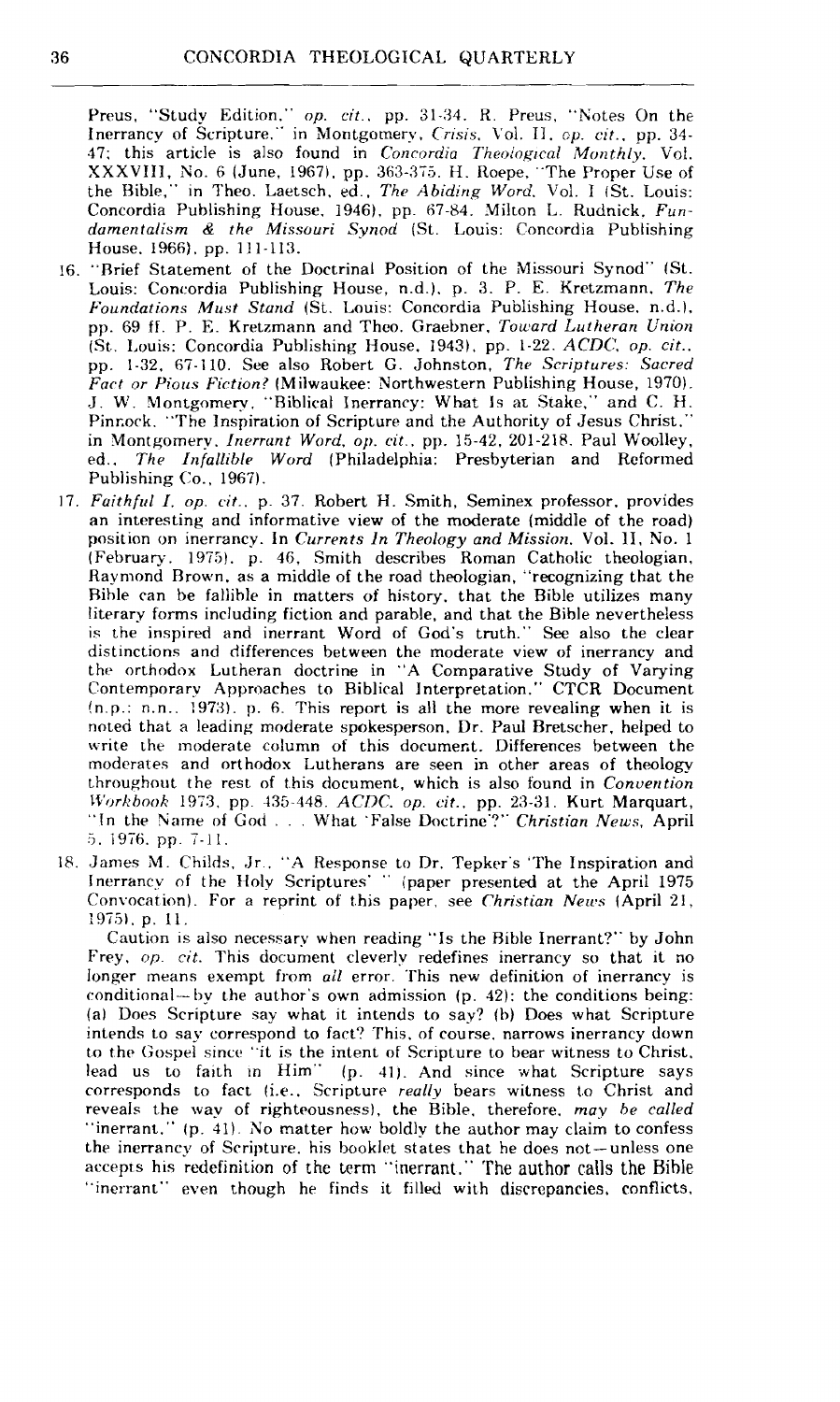mistakes, contradictions, flaws. differences, diversity, variations, problems, differences in detail, disagreements, inaccuracies, deficiencies, oversights, misunderstandings, and a lack of precision.

The use of Scripture in this document calls to mind this statement of Luther concerning the Sacramentarians (LW **37.51;** pp. **74. 110):** 

It is shametui. however, that they have not enough decency and honesty to admit openly what they really wish in their hearts . . . but allege instead that the Scriptures constrain them-which they know is not true. for they seize the Scriptures with guile and malice in order to use them as a cloak before the people, and under the guise of Scripture they spread their poison among the people.

For an evangelical Christian treatment of many of the passages used by Frey see W. Arndt, *Does the Bible Contradict Itself?* (St. Louis: Concordia Publishing House. **1976),** and W. Arndt, *Bible Difficulties* (St. Louis: Concordia Publishing House, **1971).** Luther's statements concerning some of these passages can be seen in Reu, op. cit., chapters 5 and 6. His conclusion - absolute inerrancy. Luther became disturbed with so-called theologians who became enamored with the supposedly contradictory passages in the Bible, were lead to doubt the authority of the Bible and would use such passages to "try hard to shake the reliability of sacred history," LW 6, 315. Luther warned those who thought it praiseworthy to pass unrestricted judgments concerning the dark and difficult statements of Scripture (i.e.. as a result of these dark passages, the Bible must have mistakes, flaws, etc.) that this was "a disease of our nature against which an exegete of Holy Scripture should carefully guard himself." WA 42, 430, 35ff., quoted in Reu. *op, cit.,* p. **52.** "It is impossible that Scripture should contradict itself: it only appears so to senseless and obstinate hypocrites," WA 9, **356,** quoted in Montgomery, *Inerrant Word. op.* **cit.,** p. *66.*  "Scripture cannot err," LW **40, 351.** "The Word of God is the very wisdom of God and the absolutely infallible truth," LW 1. **122.** "Only Holy Scripture is to be considered inerrant," WA **34, 347; SL 13b, 1976,** quoted **in** Klug, op. **cit.,** p. **109.** See also LW **13,** 383; **LW 16, 96;** LW **27. 324;**  LW **32. 11:** LW **36, 343;** LW **37, 49-51. 279;** LW **45, 147.** For an excellent treatment of Luther on the inerrancy of Holy Writ see Klug, *op. cit.,* pp. **105-114.** See also Pieper, *up. cit..* pp. **232-303** for a clear refutation of the errors in Frey's booklet.

- **19.** For an excellent discussion of the analytical and theological meaninglessness of a non-inerrant inspired Scripture in the light of the moderate redefinition of inerrancy, see John W. Montgomery. "Inspiration and Inerrancy; A Xew Departure." in J. W. Montgomery, **ed., Crisis** *In Lutheran Theology.* Vol. I (Minneapolis: Bethany Fellowship, Inc., 1973), pp. 33-42. For a clear analysis of the theological differences between moderates and orthodox Lutherans, see John W. Montgomery, "Theological Issues and Problems of Biblical Interpretations Now Facing the Lutheran Church-Missouri Synod," Crisis. Vol. I, *op.* **cit., pp. 81- 109;** especially pp. **95-100.** C. H. Pinnock. *A Defense oi Biblical Infallibility* (Philadelphia: Presbyterian and Reformed Publishing Co., **1967).**
- **20.** *Small Catechism. op. cit..* p. **40;** *Concordia Cyclopedia, op. cit.,* **p. 77;**  Pieper, *op. cit..* p. **213.**
- **21.** Pinnock, *Revelation. op. cit.,* p. *148.* "The Medieval Western Church had never questioned the divine inspiration and authority of the canonical writings of the Old and the New Testament. In their conflict with Rome, the Lutherans could take for granted that they and their opponents ac-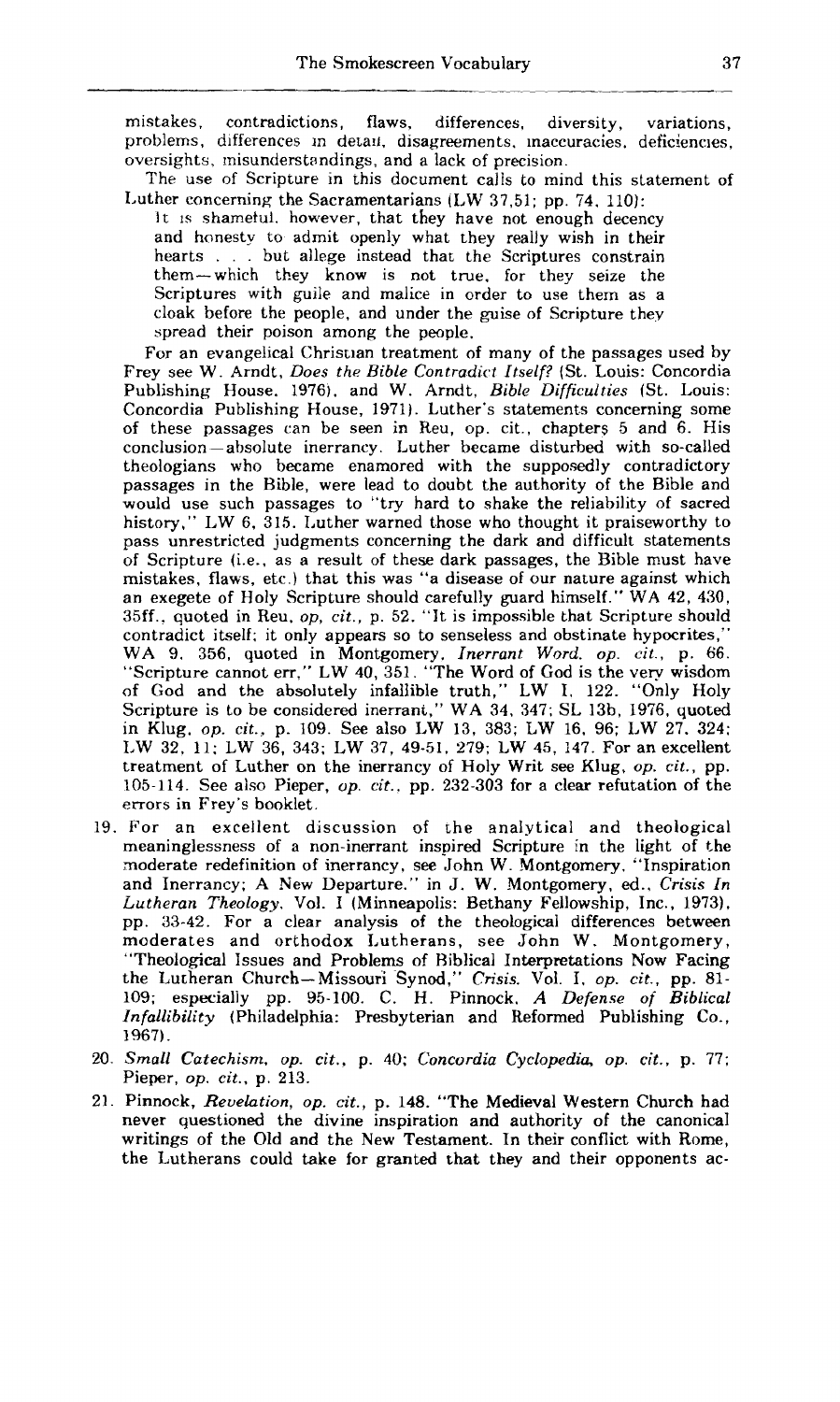cepted the Bible as God's Word." F. E. Mayer, *The Religious Bodies of America,* 4th ed. (St. Louis: Concordia Publishing House, **1961).** p. **144.** 

- **22.** Martin Chemnitz, *Examination of the Council of Trent,* trans. by F. Kramer (St. Louis: Concordia Publishing House, 1971). pp. 150-163.
- **23.** Pinnock. *Reuelation, op. cit..* p. **152.**
- **24.** E. **H.** Klotsche and J. T. Mueller, *The History of Christian Doctrine*  (Burlinaton, Iowa: The Lutheran Literary Roarci, **1945),** p. **169.**
- **25.** Paul Althaus. *The Theology of Martin Luther,* trans. by R. *C.* Schultz (Philadelphia: Fortress Press, **1970).** pp. **50-51.**
- **26.** A. Skevington Wood. *Captive to the Word* (Grand Rapids: Wm. R. Eerdmans, **1969).** p. **140;** see also pp. **141-143.** Pieper, *op. cit.,* **pp. 278** ff. Th. Engelder, *Scripture Cannot Be Broken* (Yuba City, Cal.: Scriptural Anchor Publications, n.d.), pp. **290-291,** footnote **241.** Klug, *op. cit.,* pp. **26-38.**
- **27. LW 36, 277.** See also **LW37,** pp. 25, **28.** 64, **79, 139. 149. J.** Dillenberger, ed., *Martin Luther: Selections From His Writings* (Garden City: Doubleday & Co., Inc., **1961),** p. **260.**
- **28. F.** Bente, **ed.,** *Concordia Triglotta* (St. Louis: Concordia Publishing House. **1921),** pp. **5-25.** "The Luth. Confessions do not include a separate systematic treatment of inspiration; they take for granted that the Bible is God's Word and the only infallible guide and authority," Lueker, *op. cit.,*  p. **413.** "The Lutheran Confessions take for granted that a Christian accepts the Scriptures as God' Word, both as God speaking in this Word here and now and as God's Word spoken in times past through the holy writers," Mayer, *op. cit.,* p. **146.** See also **R.** Bohlmann, *Principles of Biblical Interpretation in the Lutheran Confessions* (St. Louis: Concordia Publishing House, **1968).** pp. **23-37. A.** Boehme, "Faithful to Our Calling, Faithful to Our Lord, Part I-A Study: In the Light of the Lutheran Confessions" (unpublished M. Div. thesis, Concordia Theological Seminary Library, Springfield), pp. **23-47.** "We have seen on the basis of many quotations from the symbolical books of the Lutheran Church that the Lutheran confessors regarded Holy Scripture as the Word of God and that they used it as 'the pure, clear fountain of Israel,' from which alone they wished to draw their doctrine." F. Kramer, *"Sacra Scriptura* and *Verbum Dei* in the Lutheran Confessions," *Concordia Theological Monthly,* Vol. XXVI. No. **2** (February, **19551,** p. **92.**
- **29. R.** Preus, *Post-Reformation, op. cit.,* p. **263;** see also pages **264-273.** R. Preus. *Inspiration, op. cit.,* pp. **13-23.** Klug, *op. cit.,* pp. **161-178.** Rudnick, *op. cit.,* pp. **67-74.**
- **30.** Pieper, *op, cit..* pp. **213-217.**
- **31.** Ibid.. **p. 216.**
- **32.** Engelder, *op. cit.,* pp. **382-409.**
- 33. Erwin L. Lueker, ed., *Lutheran Cyclopdia* (St. Louis: Concordia Publishing House, **1954),** p. **512.**
- **34.** Ibid., **p. 514.**
- **35.** P. Rretscher, *After the Purifying* (LEA Yearbook, **1975),** p. **63.**
- **36.** Ihid., pp. **15-16.** David P. Scaer finds that Bretscher considers *any* objective understanding of the Bible as the Word of God un-Christian, or at least sub-Christian, unbiblical, and unconfessional. Scaer finds Bretscher stating that in some portions of Scripture there may be no Word of God at all. David P. Scaer, "The Law-Gospel Debate in the Missouri Synod Continued," *The Springfielder,* Vol. *XL,* No. **2** (September, **1976).** p. **118,**  footnotes **25, 26;** see also **p. 115.**
- 37. Ibid.. p. 19; see also pages **41** and **77.** Also *Faithful* I, *op. cit.,* pp. *21-22;*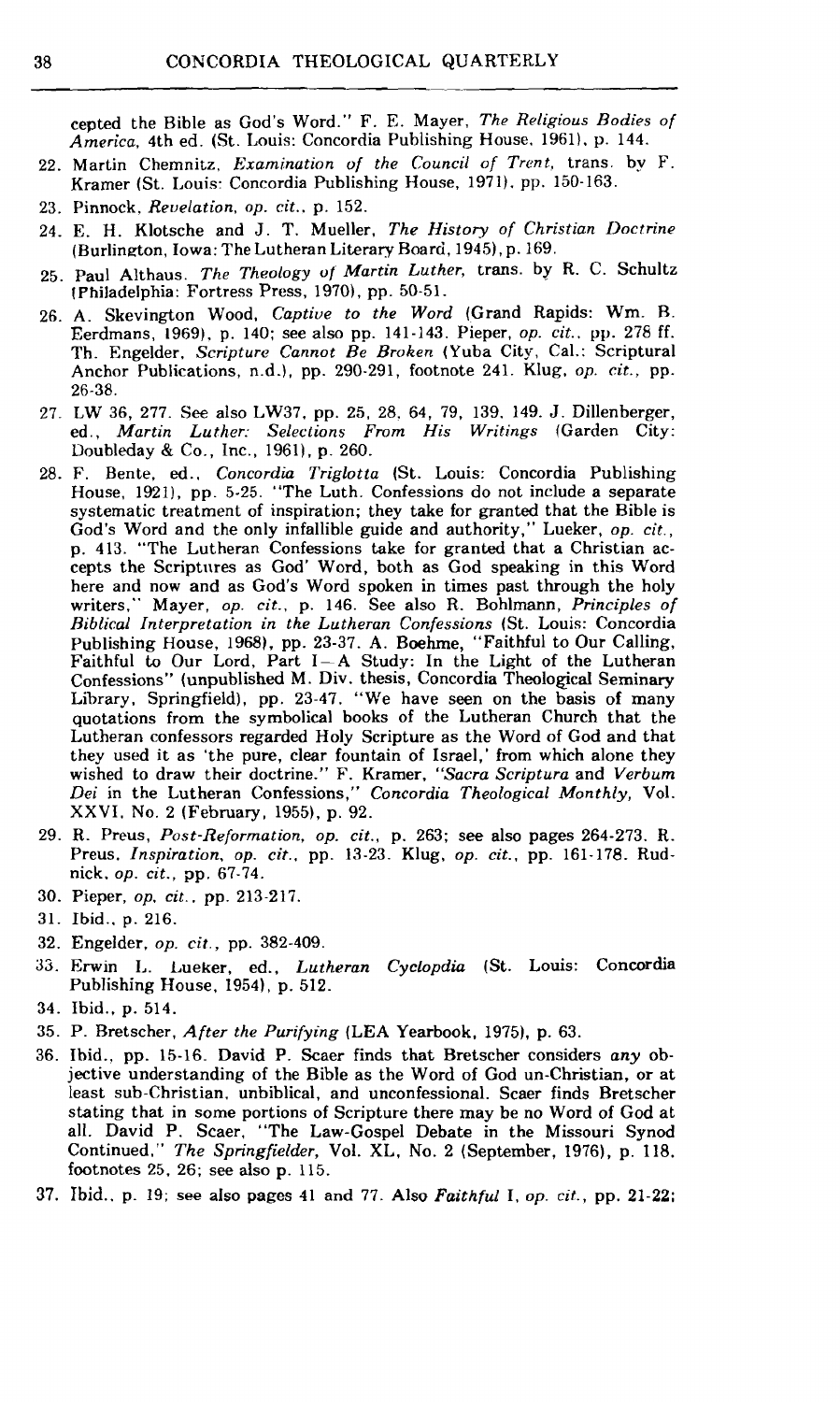here the moderates equate the Sacred Scriptures with the Gospel, for the Law is said to be biblical and true, but "something less than the Sacred Scriptures." In another article, Bretscher denies that Scripture can properly be called the Word of God, and claims that the inspiration and inerrancy of Scripture are enemies of Christ and destroy the purity of the Gospel. Paul Bretscher, "What Is the Word of God?" *Missouri in Perspectiue.* Vol. 111, No. 14 (May 10, 1976). p. 4. See also Paul Bretscher, "The Root of the Missouri Synod Turmoil," *Missouri in Perspective,* Vol. 111, No. 20 (August 2, 1976), pp. 4A-4D.

- 38. Sasse, *op. cit.,* p. 16. For an excellent discussion of the proper relationship of the Gospel to Scripture, read all of "Gospel and Scripture." CTCR Document (n.p.: n.n., 1972). See also J. A. 0. Preus, "Study Edition," op. cit., pp. 23-26. *ACDC,* op. *cit.,* pp. 32-66. See also K. Marquart, "The Swing of the Pendulum: An Attempt to Understand the St. Louis 'Affirmations and Discussions,' " and Horace Hummel, "Gospel and Bible," in A *ffir;n: Occasional Papers,* Spring. 1973, pp. 12-30.
- 39. Thomas Strieter, "Luther's View of Scripture in Light of the Crisis in the Lutheran Church-Missouri Synod" (n.p., n.n.. n.d.), p. 14.
- 40. WA 48, **31;** SL 9, 1770; quoted in Kiug, *op. cit.,* p. 29. Other pungenr; quotes also show this truth (that Luther believed the Bible *is* God's Word!) which is so often denied by the moderates: "No other doctrine should be proclaimed in the Church than the pure Word of God, that is, the Holy Scriptures," SL 9. 87. "It is our unbelief and corrupt carnal mind which would not allow us to preceive and consider unat God spoke to us in Scriptiire. or the Scripture is the Word of **Gnd,"** SL 9. 1818. quoted in Raymond F. Surburg. "Paul Bretscher's *After the Purifyzng:* A Xeview Article," *The Springfielder,* Vol. XXXIX, No. 4 (March, 1976), p. 214. "For Holy Scripture, which is God's Word, says so; and I abide by what it states," LW 22, 6.
- 41. *The Lutheran Agenda* (St. Louis: CPH, n-d.), p. 106.
- 42. Alfred von Rohr Sauer, "The **Book** of Jonah" (n.p.: n.n.. n.d.-ELIM-PERCA Bible Study Guide).
- 43. LW 19, 36-39, 89, 102-104.
- 44. Fredrick W. Danker, *Jesus and the New Age According to Luke* (St. .Louis: Clayton Publishing House, 1972), p. xviii.
- **45.** LW 37, 25-55: passim. The statement quoted above in footnote 44 does what Luther saw the Sacramentarians do, "tear God's Word away from the bread and wine, and let nothing remain but eating and drinking  $\ldots$ " (LW 37, 141). Luther furiously fought the Sacramentarian's figurative interpretations, textual changes, and other attempts to sweep away the clear texts of Scripture, and proved beyond a shadow of a doubt "That These Words of Christ, 'This Is My Body,' etc., Still Stand Firm Against the Fanatics" who try to remove them from the Scriptures **(L w 37,** 13).

In the Large Catechism, Luther again shows that the ability of the Sacraments to forgive sins comes *only* from Christ's very words recorded in the Bible. and that the very words of Christ are *the chief thing* in the Sacraments (LC V. 1-4. 8-14. 31; 1V. 1-5):

And all these are established by the words by whlch Christ has instituted it, and which every one who desires **to** be a Christian and go to the Sacrament should know . . . The words, however, are these: Our Lord Jesus Christ, the same night . . . The chief point is the Word and ordinance or command of

God . . . It is the Word which makes and distinguishes this Sacrament . . . For although the work is accomplished and the forgiveness of **sins** acquired on the cross, yet it cannot **come** to